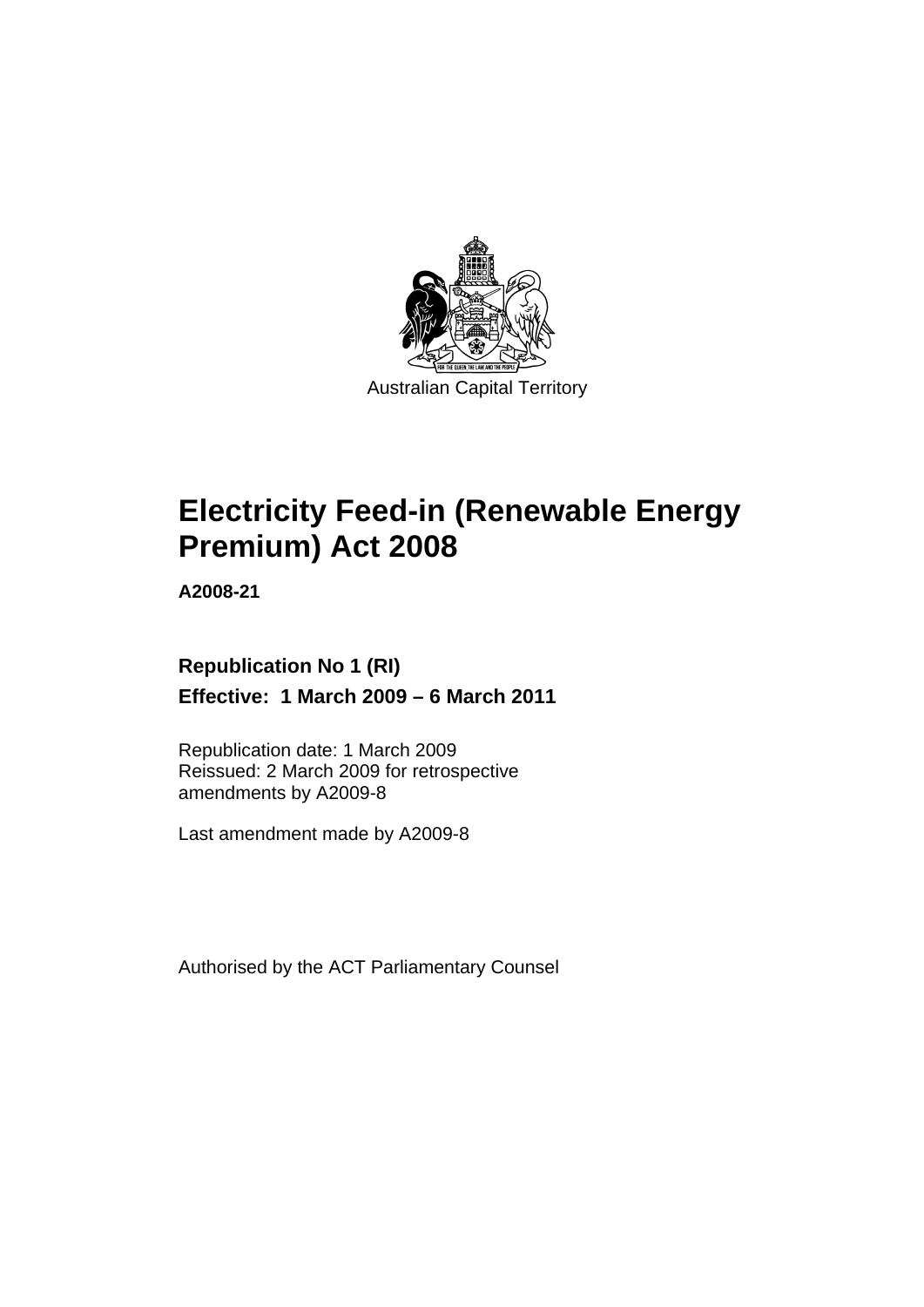#### **About this republication**

#### **The republished law**

This is a republication of the *Electricity Feed-in (Renewable Energy Premium) Act 2008* (including any amendment made under the *Legislation Act 2001*, part 11.3 (Editorial changes)) as in force on 1 March 2009*.* It also includes any amendment, repeal or expiry affecting the republished law to 1 March 2009.

The legislation history and amendment history of the republished law are set out in endnotes 3 and 4.

#### **Kinds of republications**

The Parliamentary Counsel's Office prepares 2 kinds of republications of ACT laws (see the ACT legislation register at www.legislation.act.gov.au):

- authorised republications to which the *Legislation Act 2001* applies
- unauthorised republications.

The status of this republication appears on the bottom of each page.

#### **Editorial changes**

The *Legislation Act 2001*, part 11.3 authorises the Parliamentary Counsel to make editorial amendments and other changes of a formal nature when preparing a law for republication. Editorial changes do not change the effect of the law, but have effect as if they had been made by an Act commencing on the republication date (see *Legislation Act 2001*, s 115 and s 117). The changes are made if the Parliamentary Counsel considers they are desirable to bring the law into line, or more closely into line, with current legislative drafting practice.

This republication includes amendments made under part 11.3 (see endnote 1).

#### **Uncommenced provisions and amendments**

If a provision of the republished law has not commenced or is affected by an uncommenced amendment, the symbol  $\mathbf{U}$  appears immediately before the provision heading. The text of the uncommenced provision  $\overline{or}$  amendment appears only in the last endnote.

#### **Modifications**

If a provision of the republished law is affected by a current modification, the symbol  $\mathbf{M}$ appears immediately before the provision heading. The text of the modifying provision appears in the endnotes. For the legal status of modifications, see *Legislation Act 2001*, section 95.

#### **Penalties**

The value of a penalty unit for an offence against this republished law at the republication date is—

- (a) if the person charged is an individual—\$100; or
- (b) if the person charged is a corporation—\$500.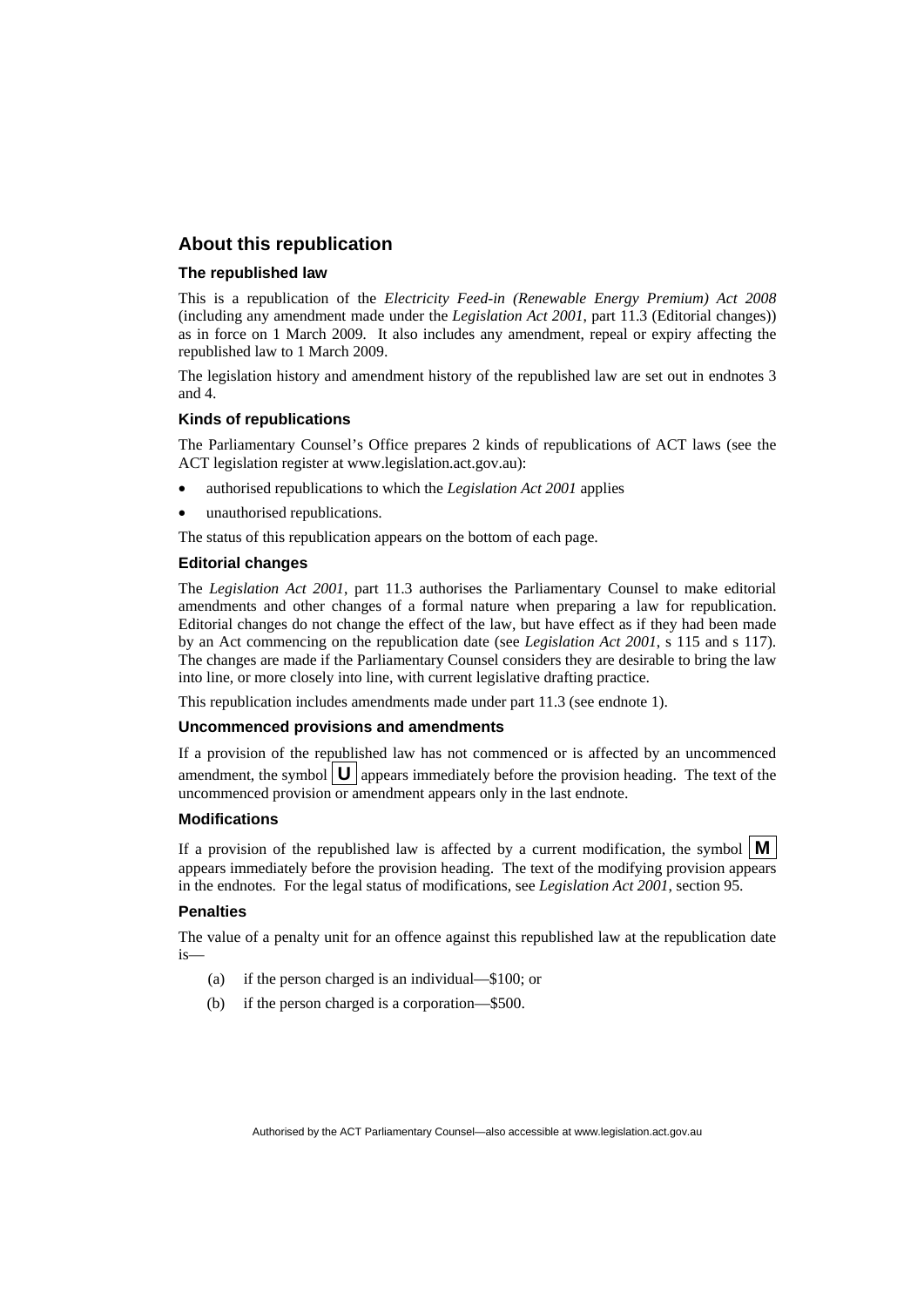

# **[Electricity Feed-in \(Renewable Energy](#page-4-0)  [Premium\) Act 2008](#page-4-0)**

# **Contents**

|         |                                                                   | Page |
|---------|-------------------------------------------------------------------|------|
| Part 1  | <b>Preliminary</b>                                                |      |
|         | Name of Act                                                       | 2    |
| 4       | Dictionary                                                        | 2    |
| 5       | <b>Notes</b>                                                      | 2    |
| Part 1A | <b>Objects and important concepts</b>                             |      |
| 5A      | Objects of Act                                                    | 3    |
| 5B      | Application of Act                                                | 3    |
| 5C      | Meaning of renewable energy generator and renewable energy source | 5    |
| 5D      | Meaning of NEL compliant                                          | 5    |

| R1 (RI)  | Electricity Feed-in (Renewable Energy Premium) Act 2008 | contents 1 |
|----------|---------------------------------------------------------|------------|
| 02/03/09 | Effective: 01/03/09-06/03/11                            |            |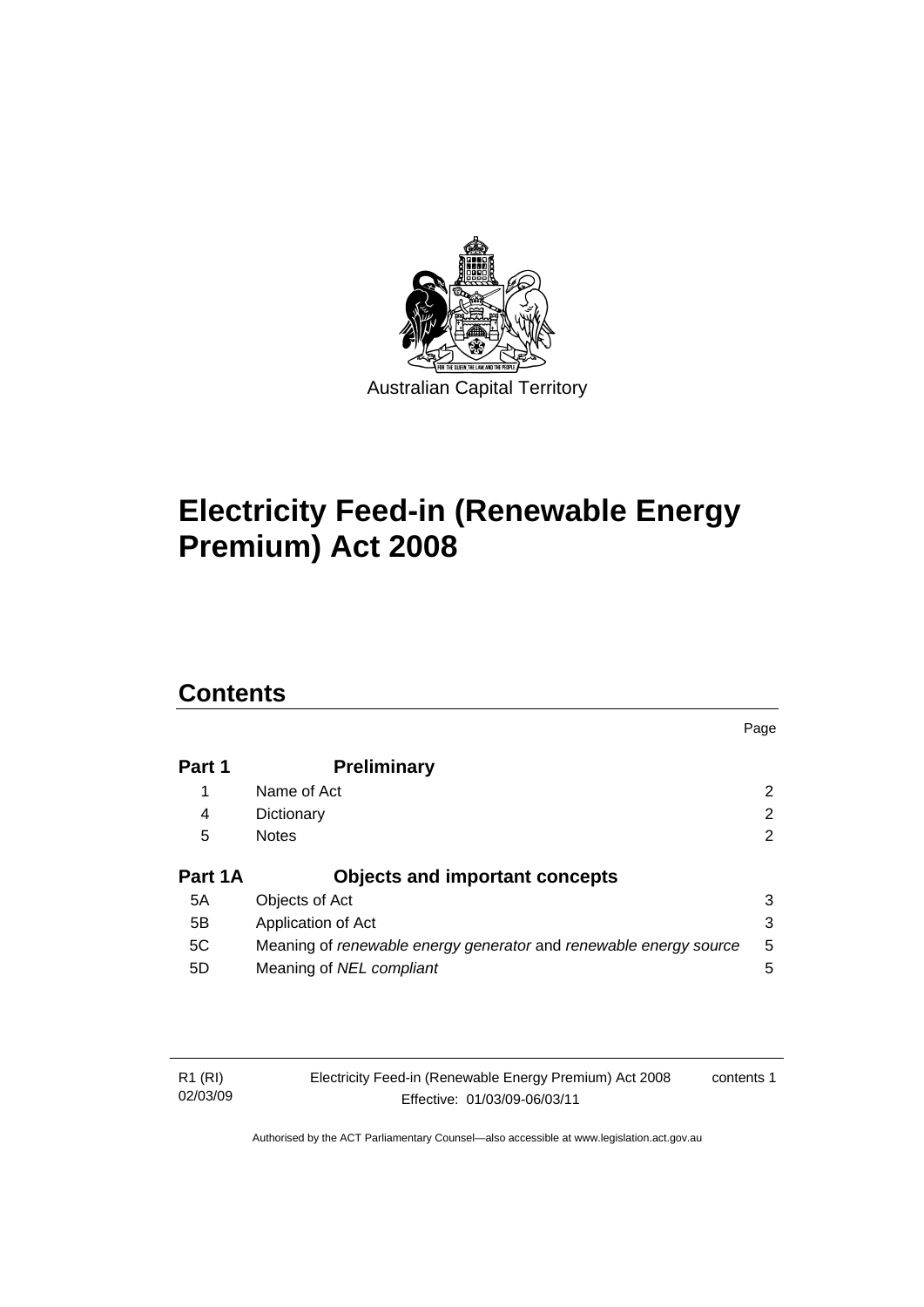|                   |                                                                 | Page           |
|-------------------|-----------------------------------------------------------------|----------------|
| Part 2            | Renewable energy—supply to electricity<br>network               |                |
| 6                 | Feed-in from renewable energy generators to electricity network | 6              |
| 6A                | What is the normal cost of electricity?                         | $\overline{7}$ |
| $\overline{7}$    | Utility service                                                 | $\overline{7}$ |
| 8                 | Payment for electricity from renewable energy generators        | 8              |
| 8A                | Recovery of cost of renewable energy premium                    | 8              |
| 9                 | Determination of percentages                                    | 9              |
| Part 3            | Renewable energy premium-determination                          |                |
|                   | of rate                                                         |                |
| 10                | Determination of premium rate                                   | 10             |
| 11                | Premium rate-20 years                                           | 12             |
| Part 4            | <b>Miscellaneous</b>                                            |                |
| 12                | Regulation-making power                                         | 13             |
| 13                | Review of operation of Act                                      | 13             |
| <b>Dictionary</b> |                                                                 | 14             |
| <b>Endnotes</b>   |                                                                 |                |
| 1                 | About the endnotes                                              | 16             |
| $\overline{2}$    | Abbreviation key                                                | 16             |
| 3                 | Legislation history                                             | 17             |
| 4                 | Amendment history                                               | 17             |
| 5                 | Earlier republications                                          | 18             |
|                   |                                                                 |                |

| Electricity Feed-in (Renewable Energy Premium) Act 2008<br>contents 2 |                              | R1 (RI)  |
|-----------------------------------------------------------------------|------------------------------|----------|
|                                                                       | Effective: 01/03/09-06/03/11 | 02/03/09 |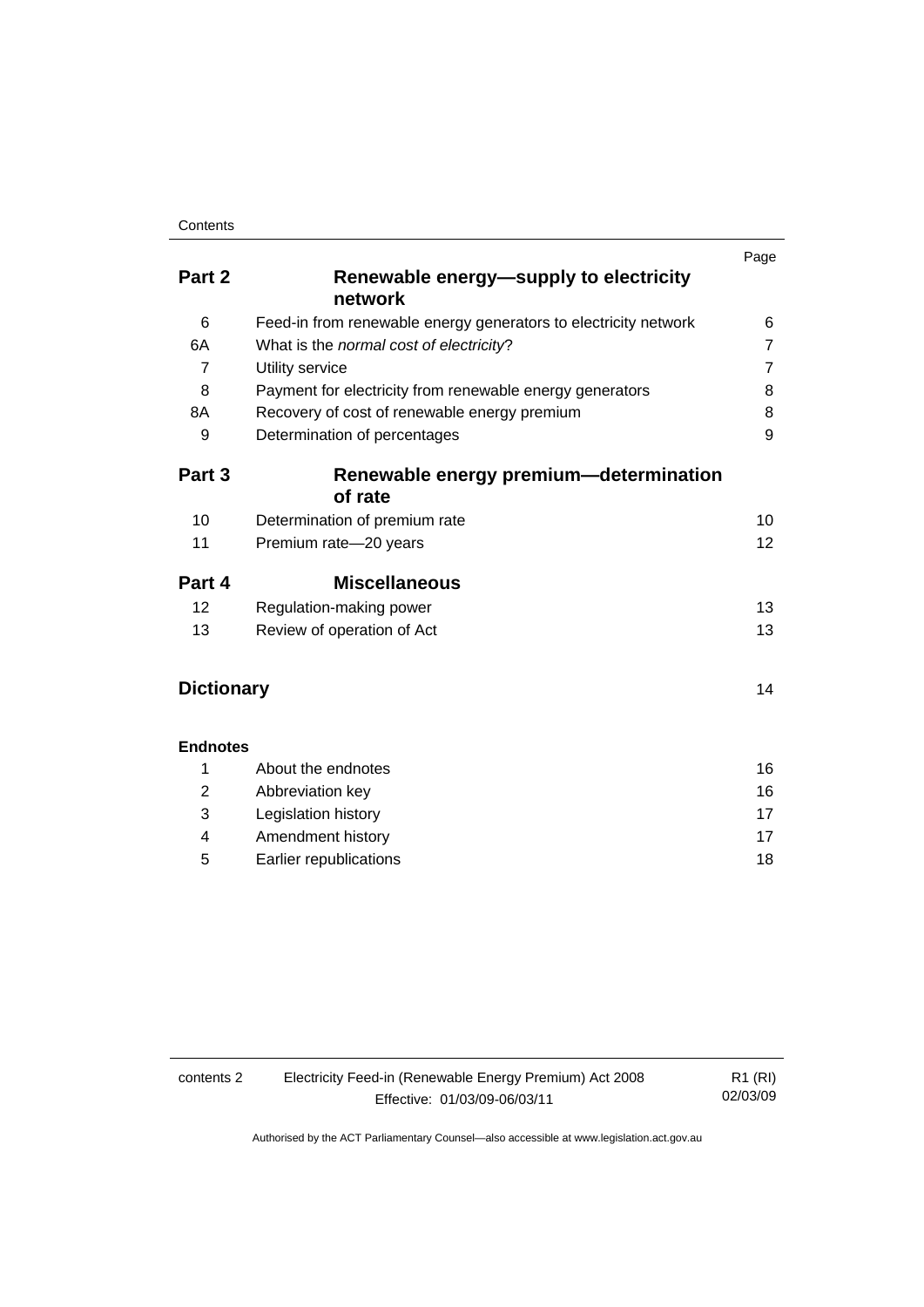<span id="page-4-0"></span>

# **Electricity Feed-in (Renewable Energy Premium) Act 2008**

An Act about the supply of electricity from solar and other renewable energy sources to electricity distributors, and for other purposes

R1 (RI) 02/03/09

Ī

Electricity Feed-in (Renewable Energy Premium) Act 2008 Effective: 01/03/09-06/03/11

page 1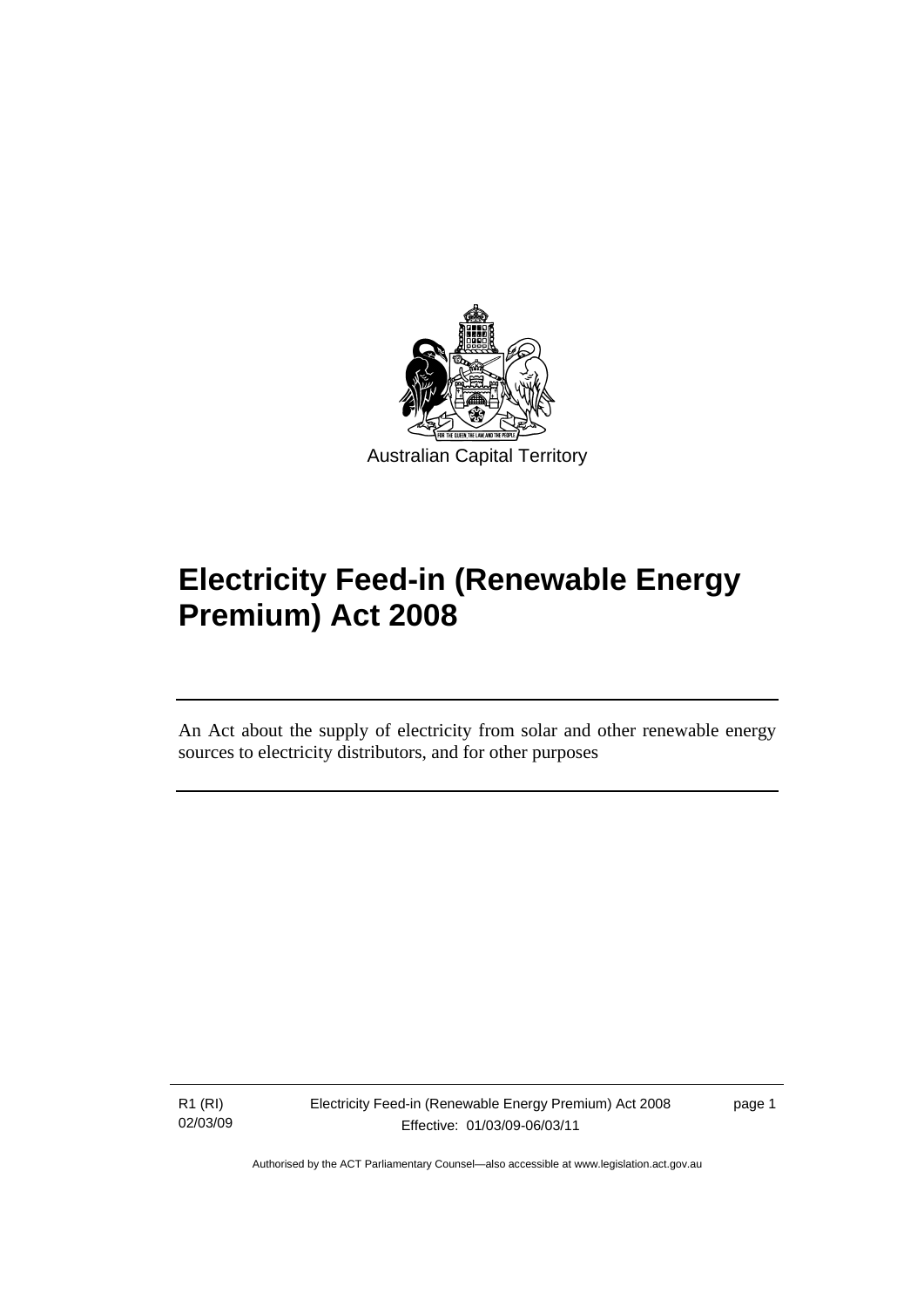#### <span id="page-5-0"></span>Part 1 **Preliminary**

Section 1

# **Part 1** Preliminary

#### **1 Name of Act**

This Act is the *Electricity Feed-in (Renewable Energy Premium) Act 2008*.

#### **4 Dictionary**

The dictionary at the end of this Act is part of this Act.

*Note 1* The dictionary at the end of this Act defines certain terms used in this Act, and includes references (*signpost definitions*) to other terms defined elsewhere.

> For example, the signpost definition '*electricity distributor*—see the *Utilities Act 2000*, dictionary.' means that the term 'electricity distributor' is defined in that dictionary and the definition applies to this Act.

*Note 2* A definition in the dictionary (including a signpost definition) applies to the entire Act unless the definition, or another provision of the Act, provides otherwise or the contrary intention otherwise appears (see Legislation Act,  $s$  155 and  $s$  156 (1)).

### **5 Notes**

A note included in this Act is explanatory and is not part of this Act.

*Note* See the Legislation Act, s 127 (1), (4) and (5) for the legal status of notes.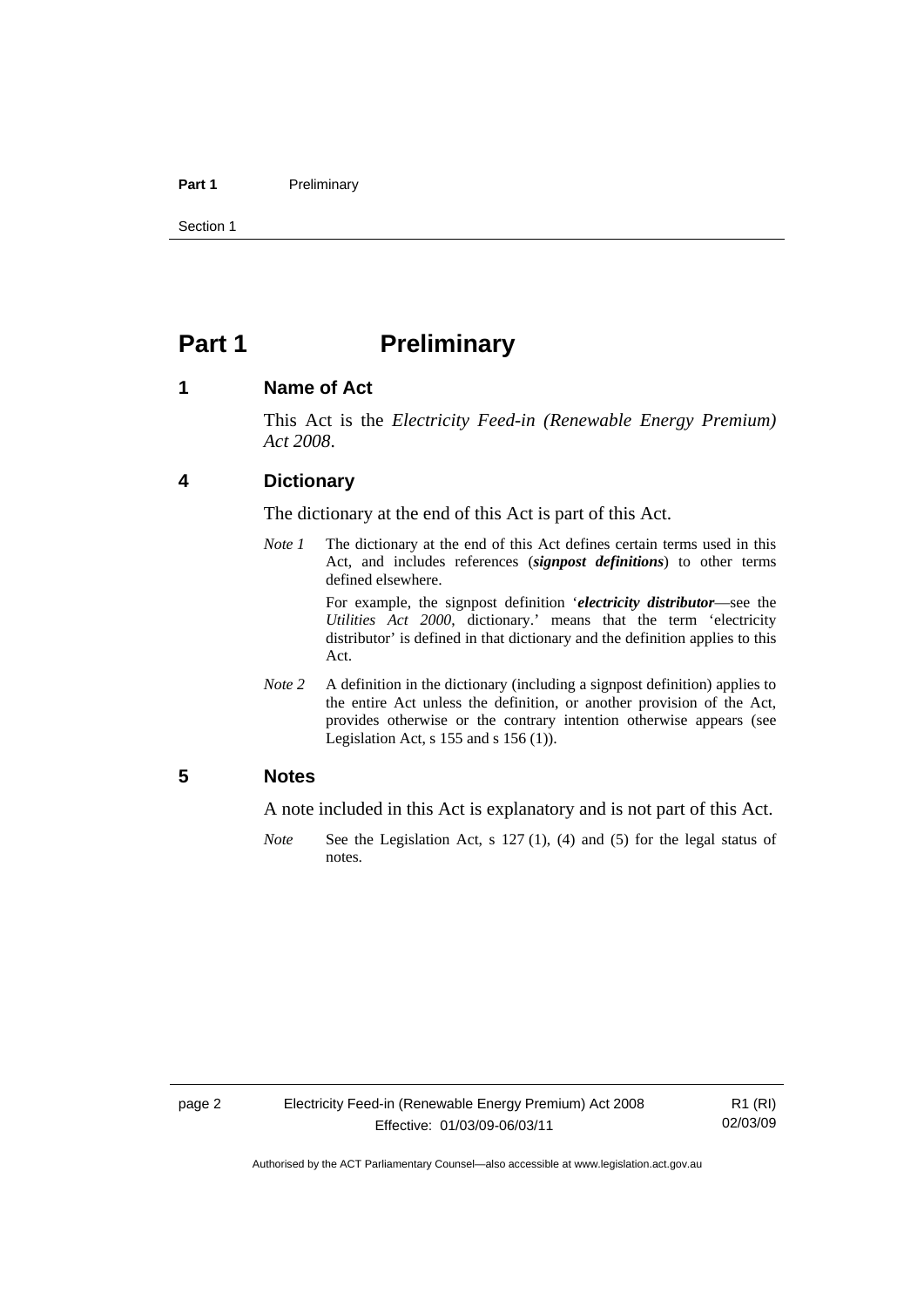page 3

# <span id="page-6-0"></span>**Part 1A Objects and important concepts**

# **5A Objects of Act**

The objects of this Act are to—

- (a) promote the generation of electricity from renewable energy sources; and
- (b) reduce the ACT's contribution to human-induced climate change; and
- (c) diversify the ACT energy supply; and
- (d) reduce the ACT's vulnerability to long-term price volatility in relation to fossil fuels.

## **5B Application of Act**

- (1) This Act applies to an NEL compliant renewable energy generator installed in the ACT.
- (2) However, this Act does not apply to an NEL compliant renewable energy generator installed at premises if the capacity of the generator, or the total capacity of all the NEL compliant renewable energy generators installed at the premises, is more than 30kW.
- (3) Also, this Act does not apply to an NEL compliant renewable energy generator if the occupier of the premises at which the generator is installed is—
	- (a) a territory agency; or
	- (b) a territory-owned corporation; or
	- (c) the Commonwealth or a Commonwealth authority; or
	- (d) an entity determined by the Minister.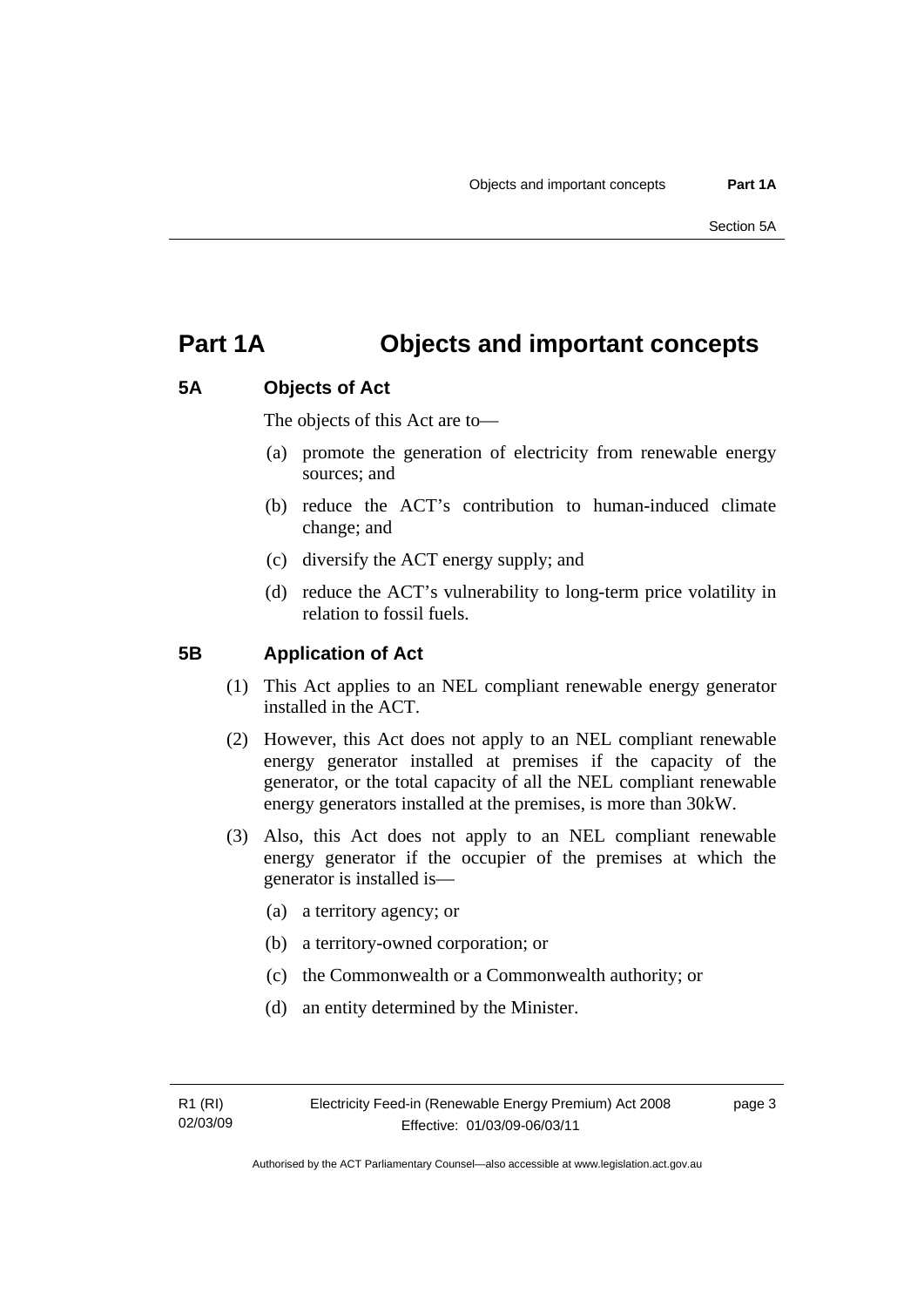Section 5B

- (4) A determination under this section is a disallowable instrument.
	- *Note* A disallowable instrument must be notified, and presented to the Legislative Assembly, under the Legislation Act.
- (5) In this section:

*Commonwealth authority* means any of the following (other than an educational institution):

- (a) a corporation established for a public purpose under a Commonwealth Act;
- (b) a company in which a controlling interest is held by any 1 of the following, or by 2 or more of the following together:
	- (i) the Commonwealth;
	- (ii) a corporation mentioned in paragraph (a);
	- (iii) an entity mentioned in subparagraph (i) or (ii).

#### *educational institution* means—

- (a) a government school or school-related institution established under the *Education Act 2004*, section 20; or
- (b) a higher education provider; or
- (c) a university.

*higher education provider*—see the *Training and Tertiary Education Act 2003*, dictionary.

*territory agency* means any of the following (other than an educational institution):

- (a) the Territory;
- (b) a territory instrumentality, and any other corporation established for a public purpose under a territory law;

R1 (RI) 02/03/09

Authorised by the ACT Parliamentary Counsel—also accessible at www.legislation.act.gov.au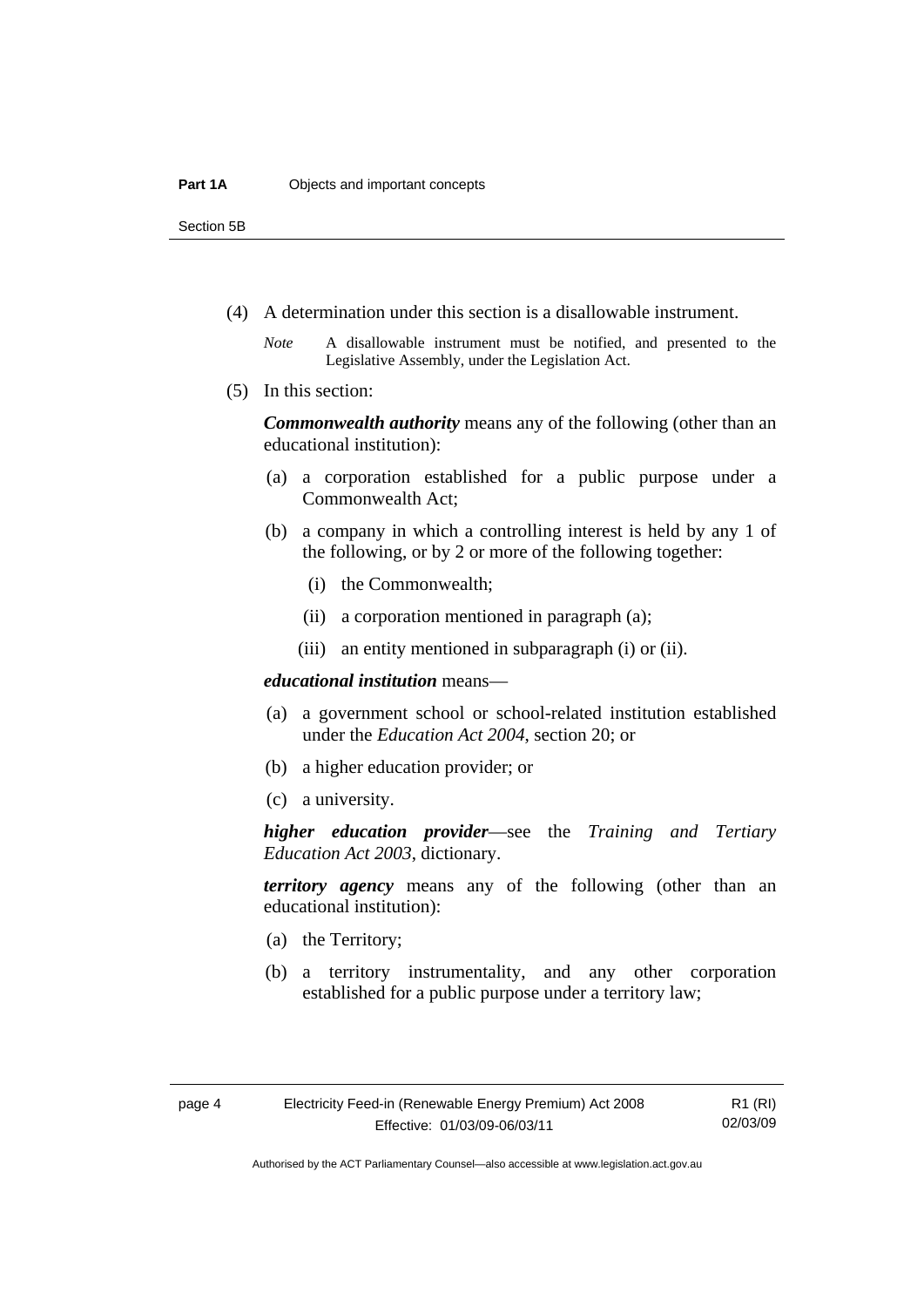- <span id="page-8-0"></span> (c) a company in which a controlling interest is held by any 1 of the following, or by 2 or more of the following together:
	- (i) the Territory;
	- (ii) a Minister;
	- (iii) a corporation mentioned in paragraph (b);
	- (iv) an entity mentioned in subparagraphs (i) to (iii).

## **5C Meaning of** *renewable energy generator* **and** *renewable energy source*

(1) In this Act:

*renewable energy generator* means an energy generator that generates electricity from a renewable energy source.

*renewable energy source* means any of the following:

- (a) solar;
- (b) wind;
- (c) any other source determined by the Minister.
- (2) A determination under this section is a disallowable instrument.
	- *Note* A disallowable instrument must be notified, and presented to the Legislative Assembly, under the Legislation Act.

## **5D Meaning of** *NEL compliant*

For this Act, a renewable energy generator is *NEL compliant* if, when connected to the distributor's network, it would comply with the rules under the National Electricity (ACT) Law and the National Electricity (ACT) Regulations that apply to an embedded generation unit.

page 5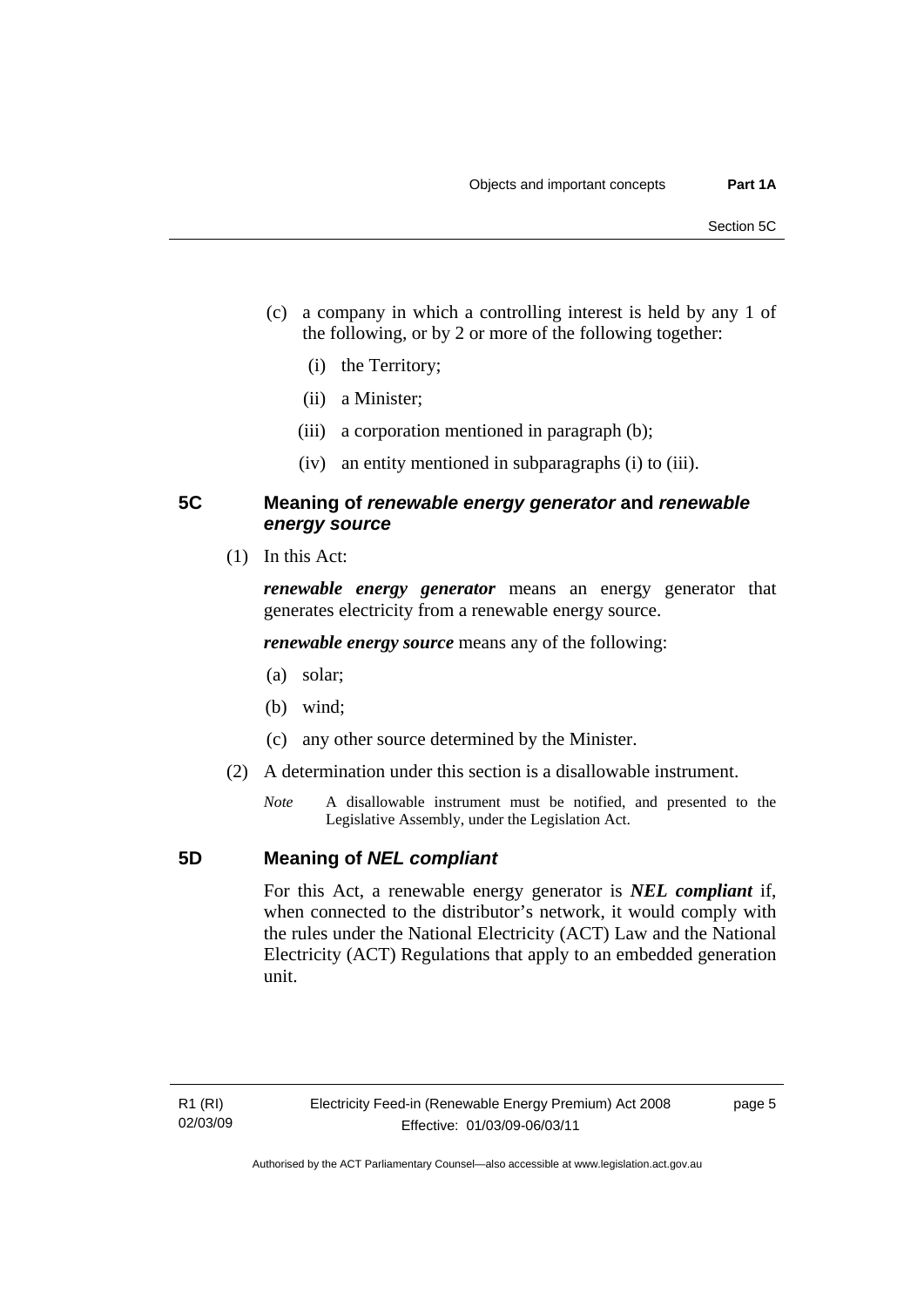<span id="page-9-0"></span>Section 6

# **Part 2 Renewable energy—supply to electricity network**

# **6 Feed-in from renewable energy generators to electricity network**

- (1) This section applies to—
	- (a) an electricity distributor licensed to distribute electricity through an electricity network; and
	- (b) an electricity supplier licensed to supply electricity from the network.
- (2) It is a condition of the distributor's licence that the distributor must, on application by the occupier of premises at which there is an NEL compliant renewable energy generator—
	- (a) connect the generator to the distributor's network to enable electricity generated by the generator to be supplied to the network; and
	- (b) reimburse the utility that is the electricity supplier to the premises the difference between—
		- (i) the amount payable under subsection (3) for electricity generated by the generator; and
		- (ii) the normal cost of that electricity; and
	- (c) pass on to the occupier any additional metering costs in relation to electricity generated by the generator.

R1 (RI) 02/03/09

Authorised by the ACT Parliamentary Counsel—also accessible at www.legislation.act.gov.au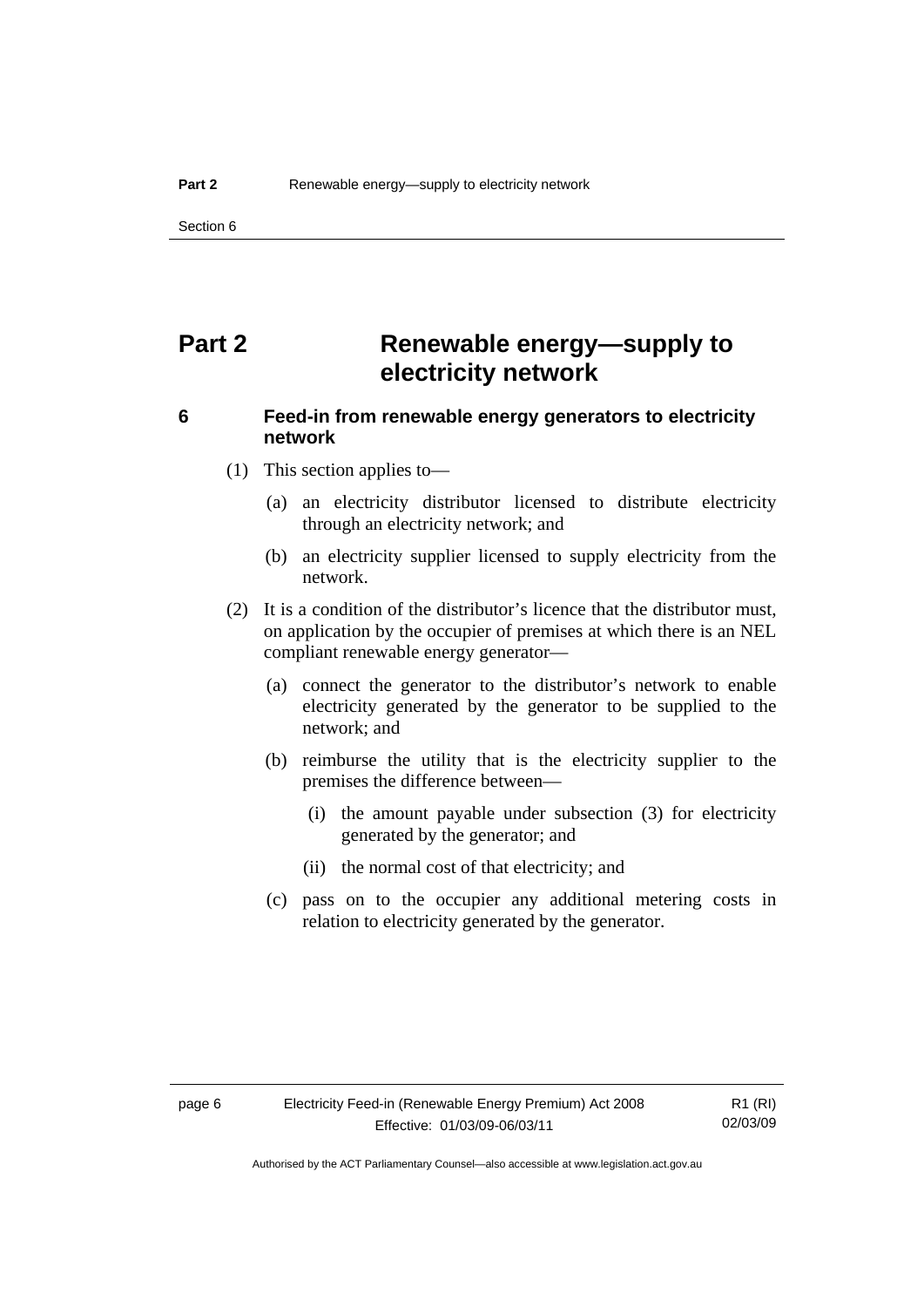<span id="page-10-0"></span> (3) For the electricity supplier mentioned in subsection (2), it is a condition of the supplier's licence that the supplier must, on application by the occupier of premises at which there is an NEL compliant renewable energy generator connected to the electricity network, pay the occupier in accordance with section 8 (Payment for electricity from renewable energy generators) for the total amount of electricity generated by the generator on or after the day the application is made.

## **6A What is the** *normal cost of electricity***?**

- (1) The Minister may determine an amount to be the *normal cost of electricity* in relation to a period.
- (2) A determination is a notifiable instrument.
	- *Note* A notifiable instrument must be notified under the Legislation Act.
- (3) The Minister may make guidelines for a determination under this section.
- (4) A guideline is a disallowable instrument.
	- *Note* A disallowable instrument must be notified, and presented to the Legislative Assembly, under the Legislation Act.

## **7 Utility service**

Each of the following is a utility service for the *Utilities Act 2000*:

- (a) the action required by a distributor under section  $6(2)$ ;
- (b) the action required by a supplier under section 6 (3).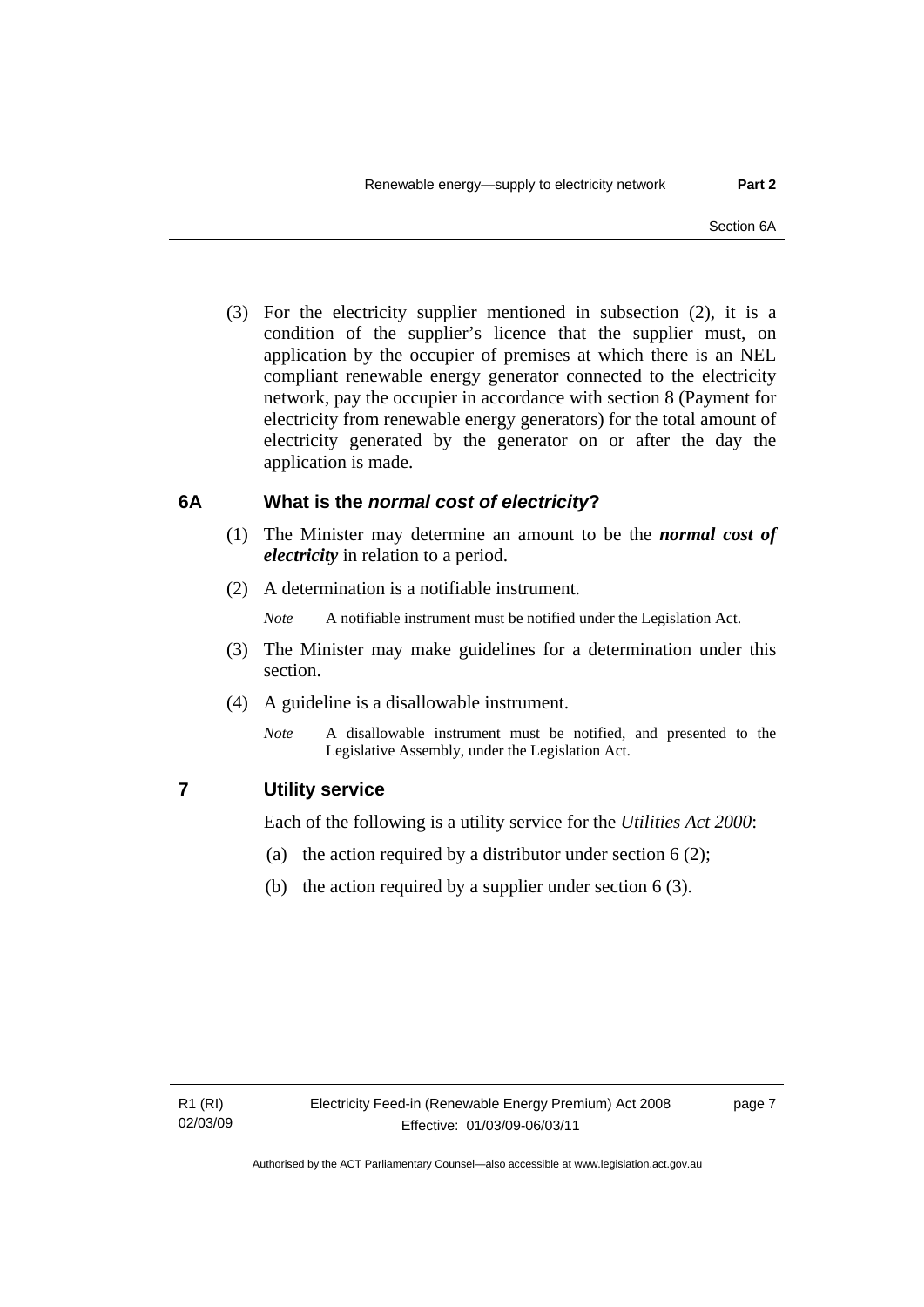<span id="page-11-0"></span>Section 8

#### **8 Payment for electricity from renewable energy generators**

- (1) For section 6 (3), payment must be at the following rate:
	- (a) for electricity generated by generators installed at the premises the total capacity of which is not more than 10kW—
		- (i) 100% of the premium rate; or
		- (ii) if another percentage is determined under section 9 for this paragraph—that percentage of the premium rate;
	- (b) for electricity generated by generators installed at the premises the total capacity of which is more than 10kW but not more than 30kW—
		- (i) 80% of the premium rate; or
		- (ii) if another percentage is determined under section 9 for this paragraph—that percentage of the premium rate.
- (2) Payment must be made to the occupier quarterly in arrears for the total amount of electricity generated by the generator.

#### **8A Recovery of cost of renewable energy premium**

- (1) This section applies if a supplier of electricity services imposes a recovery of costs on electricity consumers to recover the cost of a renewable energy premium payable to an occupier under this Act.
- (2) The recovery of costs must be imposed on an electricity consumer in a way that is in proportion to the amount of electricity used by the consumer.

R1 (RI) 02/03/09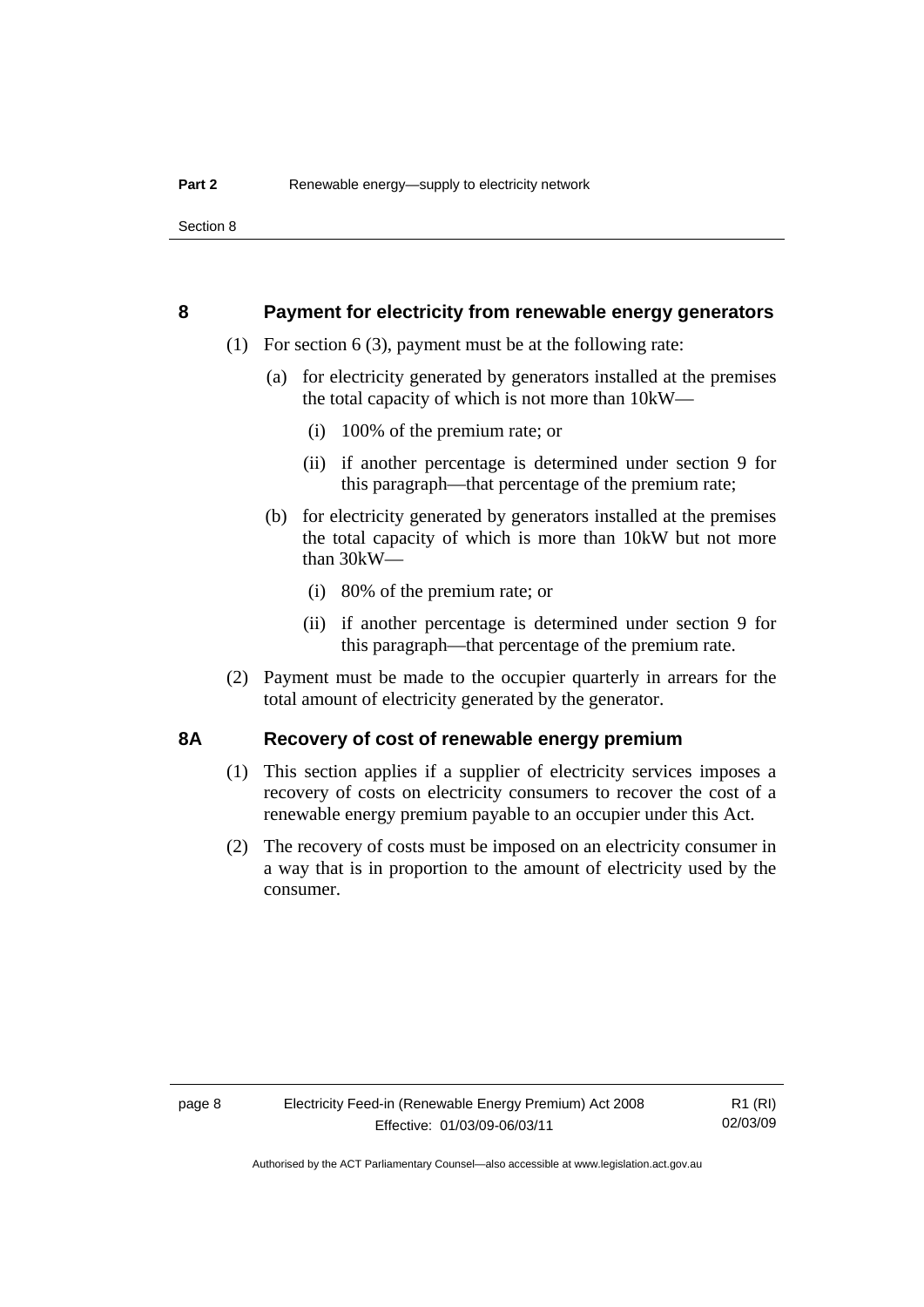#### <span id="page-12-0"></span>**9 Determination of percentages**

- (1) The Minister may determine percentages for section 8 (Payment for electricity from renewable energy generators).
- (2) A determination is a disallowable instrument.
	- *Note* A disallowable instrument must be notified, and presented to the Legislative Assembly, under the Legislation Act.

R1 (RI) 02/03/09 Electricity Feed-in (Renewable Energy Premium) Act 2008 Effective: 01/03/09-06/03/11

page 9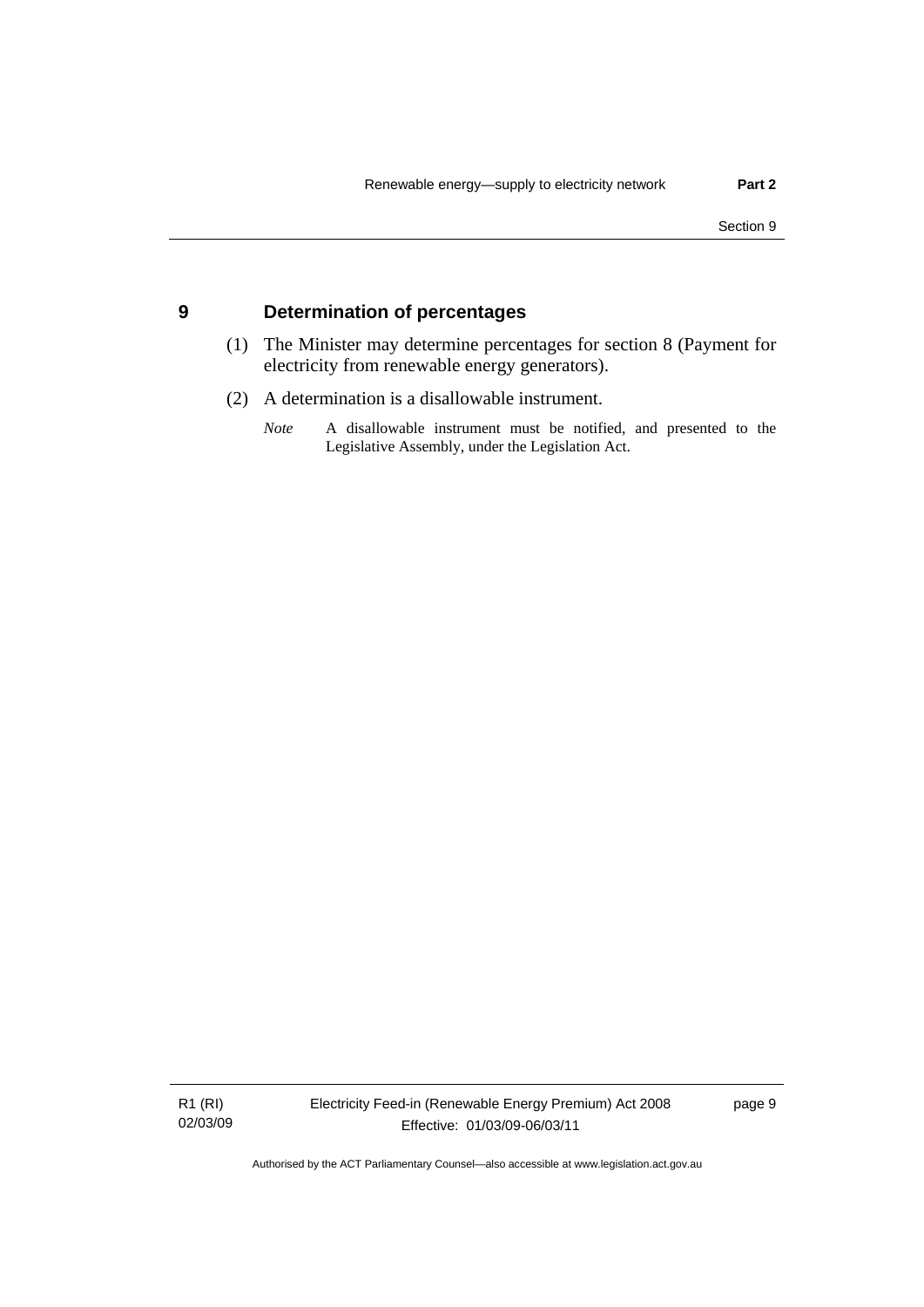# <span id="page-13-0"></span>**Part 3 Renewable energy premium determination of rate**

#### **10 Determination of premium rate**

- (1) For each financial year, the Minister must, not later than 3 months before the financial year, determine the premium rate for amounts payable by an electricity supplier under section 6 (Feed-in from renewable energy generators to electricity network) during the year.
- (2) A determination is a disallowable instrument.
	- *Note* A disallowable instrument must be notified, and presented to the Legislative Assembly, under the Legislation Act.
- (3) In making a determination, the Minister—
	- (a) must seek the advice of the Independent Competition and Regulatory Commission to assist the Minister to determine the premium rate; and
	- (b) must give priority to the following:
		- (i) the desirability of costs under this Act impacting equitably on all electricity users;
		- (ii) the need to encourage the generation of electricity from renewable sources;
		- (iii) the need to reduce emissions from greenhouse gases;
		- (iv) the need to reduce the likely effects of climate change;
		- (v) the desirability of occupiers being able to recoup investment on renewable energy generators within a reasonable time; and

R1 (RI) 02/03/09

Authorised by the ACT Parliamentary Counsel—also accessible at www.legislation.act.gov.au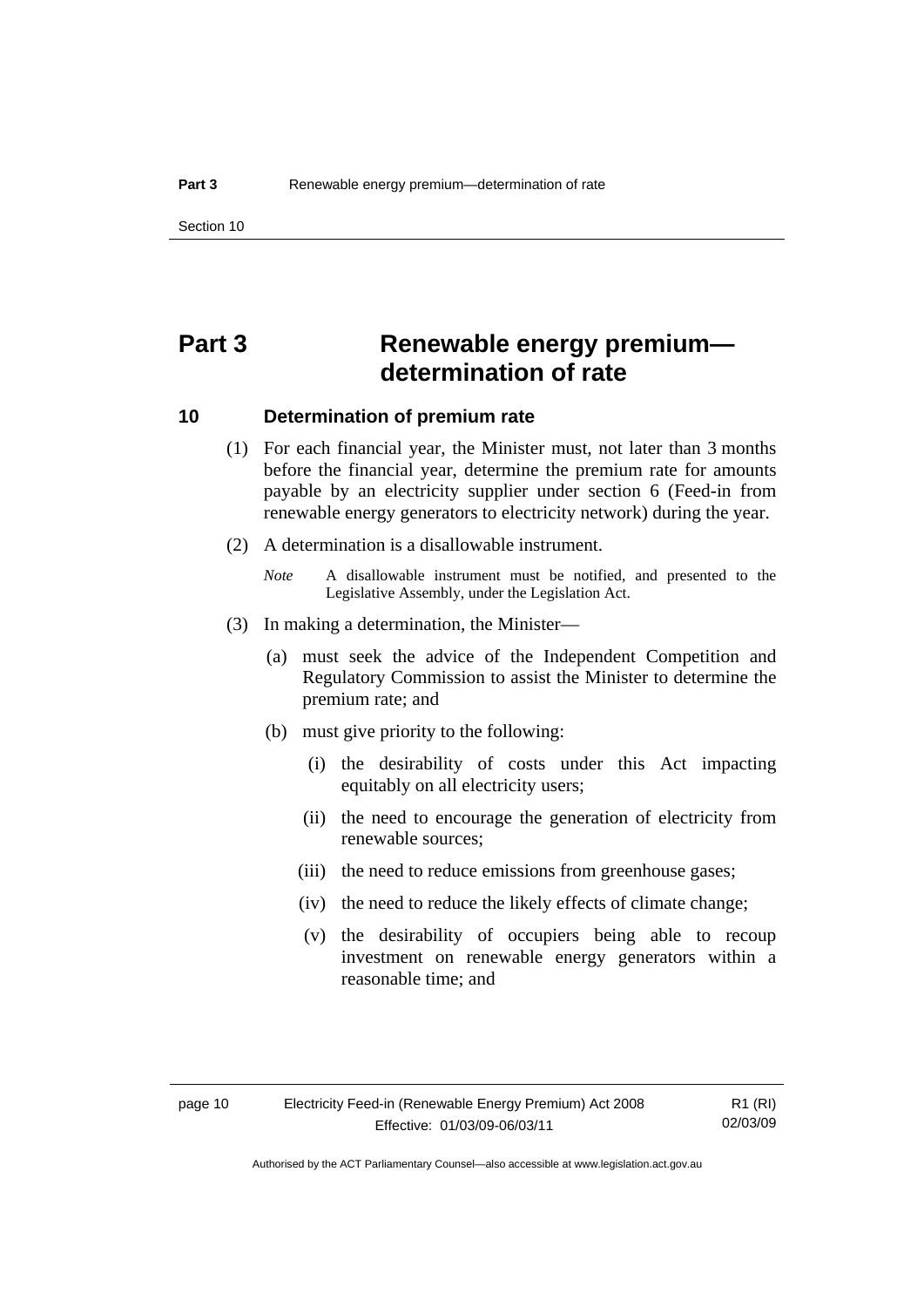- (c) must have regard to the following:
	- (i) the amounts payable under this Act by an electricity distributor;
	- (ii) the amounts payable under this Act by an electricity supplier;
	- (iii) any additional metering costs passed on to an occupier because of section  $6(2)(c)$ ;
	- (iv) any advice received from the Independent Competition and Regulatory Commission in response to a request under paragraph (a);
	- (v) anything else the Minister considers relevant.
- (4) Until the Minister determines the premium rate under this section, the premium rate is 3.88 times the transition franchise tariff retail price on the day this Act commences.
- (5) If the Minister receives any advice requested under subsection (3) (a), the Minister must—
	- (a) present a copy of the advice to the Legislative Assembly within 3 sitting days after receiving the advice; and
	- (b) give a copy of the advice to each member of the Legislative Assembly—
		- (i) at least 14 days before the Minister makes the determination; but
		- (ii) within 30 days after receiving the advice.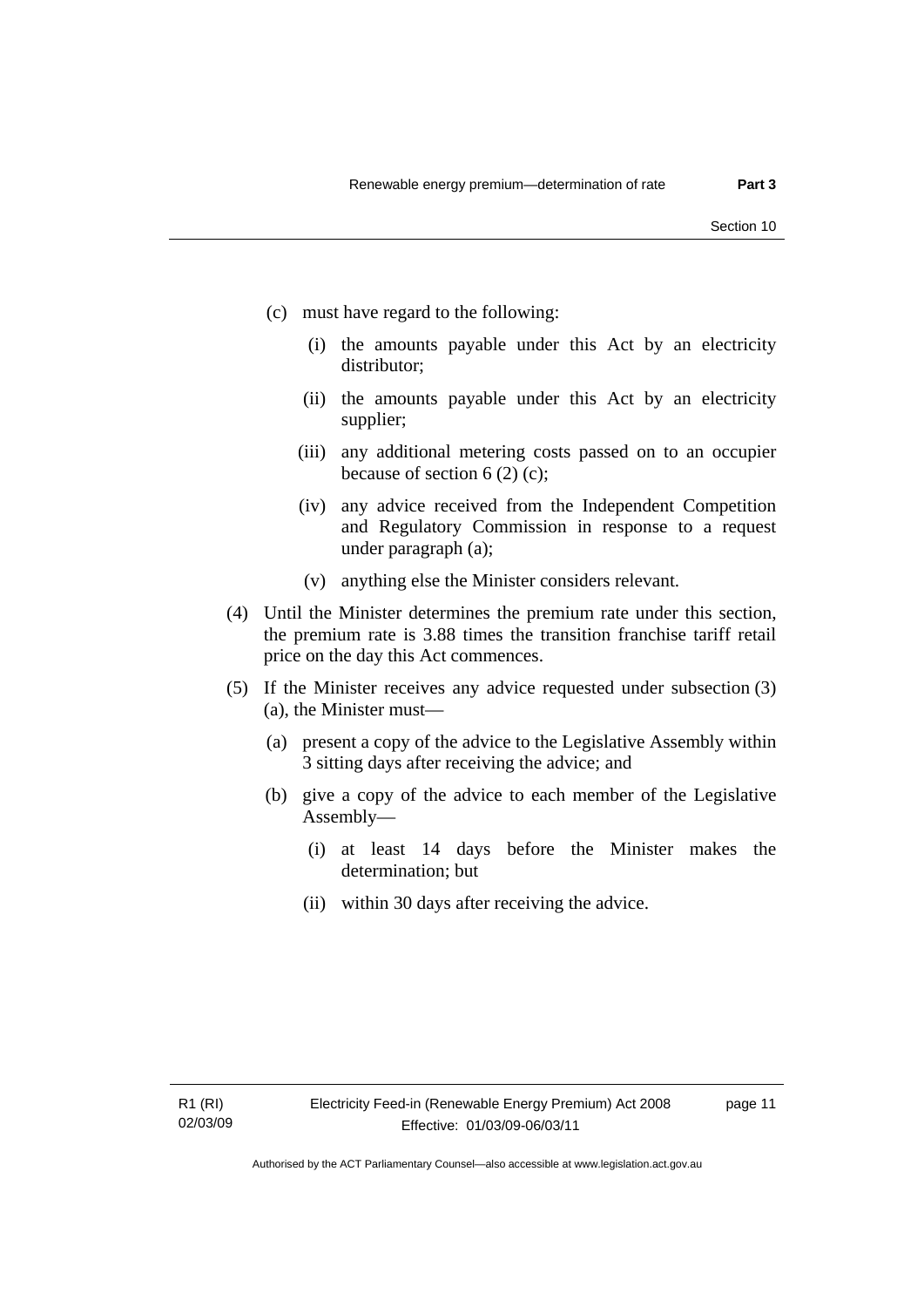#### <span id="page-15-0"></span>**11 Premium rate—20 years**

- (1) The premium rate for the financial year in which a renewable energy generator is connected to a distributor's network applies, if the generator remains connected to the network, in relation to electricity generated by the generator during the 20 years after the date of the connection.
- (2) For subsection (1), a generator is taken to remain connected to the network—
	- (a) during any temporary interruption to the connection for repair or maintenance work or relocation of the connection or generator at the same premises; or
	- (b) if the generator is transferred with the premises to another occupier; or
	- (c) if the generator is transferred to other premises which the occupier occupies.

page 12 Electricity Feed-in (Renewable Energy Premium) Act 2008 Effective: 01/03/09-06/03/11

R1 (RI) 02/03/09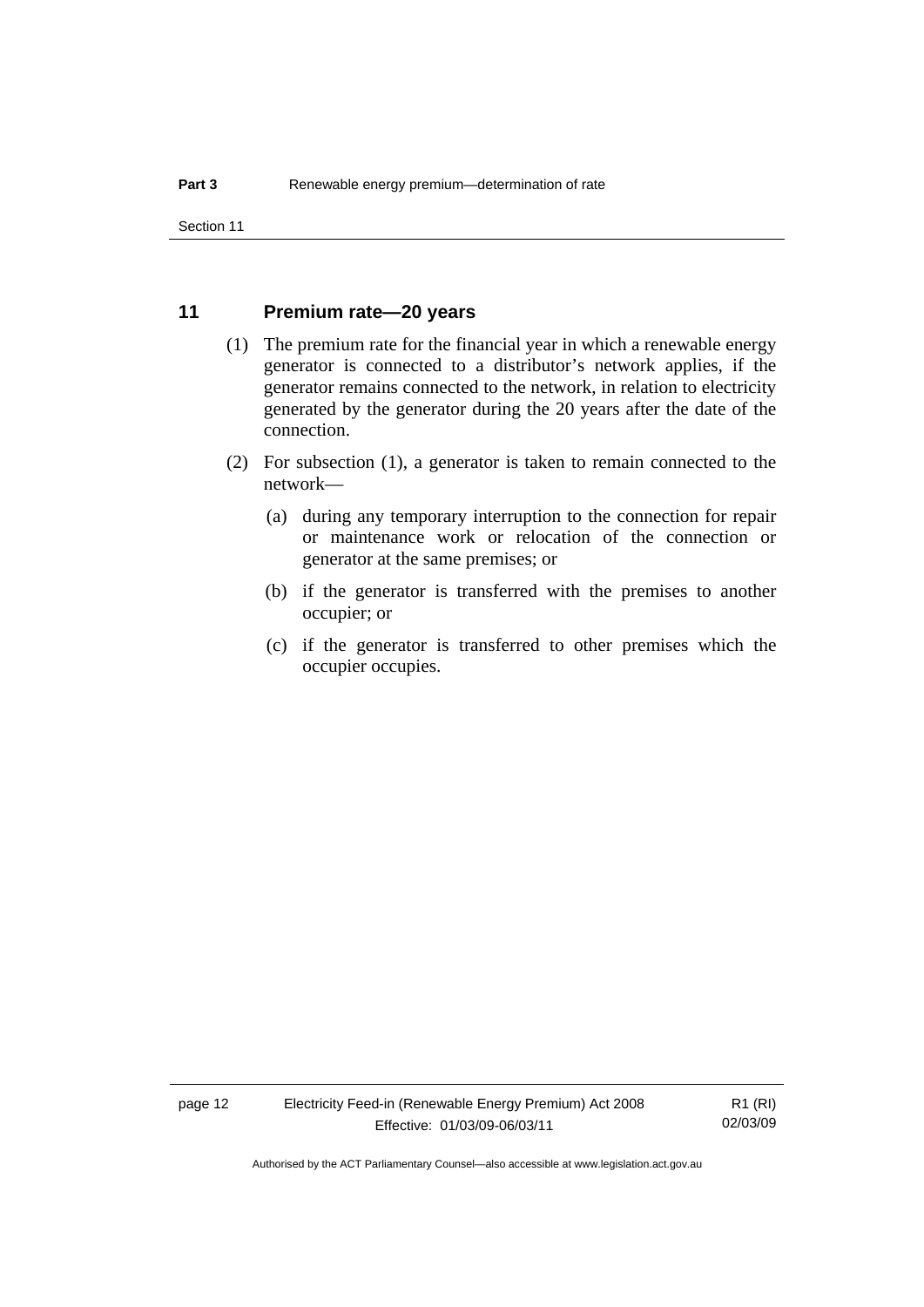# <span id="page-16-0"></span>**Part 4 Miscellaneous**

### **12 Regulation-making power**

- (1) The Executive may make regulations for this Act.
	- *Note* **Regulations** must be notified, and presented to the Legislative Assembly, under the Legislation Act.
- (2) A regulation may make provision in relation to notices to be placed at premises where a renewable energy generator is located.
- (3) A regulation may create offences and fix maximum penalties of not more than 10 penalty units for the offences.

### **13 Review of operation of Act**

- (1) The Minister must review the operation of this Act at least once every 5 years (a *review period*) after the day this Act commences.
- (2) The review must include a consideration of the impact of costs under this Act on electricity users and, in particular, whether the impacts are equitable.
- (3) The Minister must present a copy of the report of the review for a review period to the Legislative Assembly not later than 6 months after the end of the review period.

page 13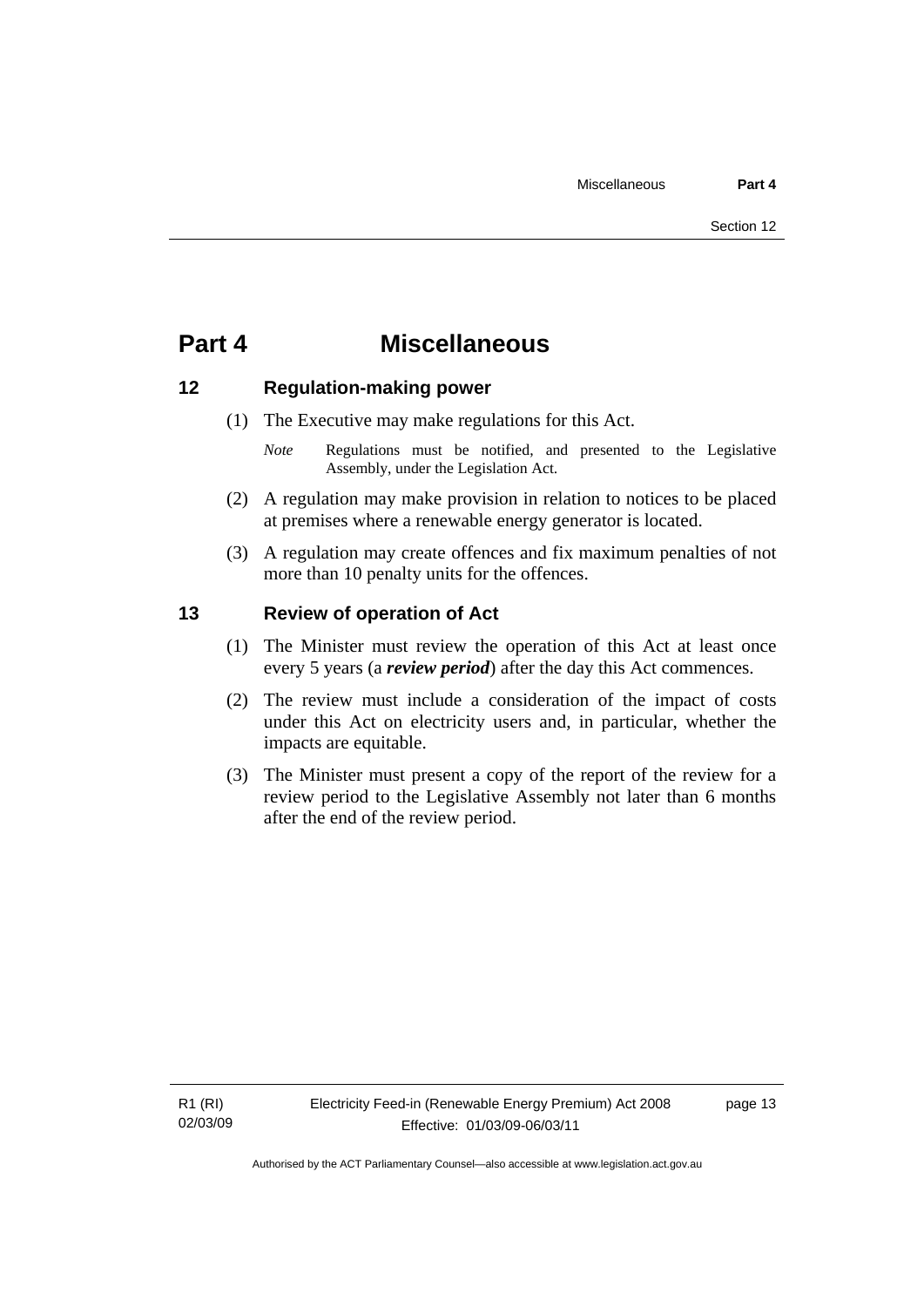# <span id="page-17-0"></span>**Dictionary**

(see  $s$  4)

*Note 1* The Legislation Act contains definitions and other provisions relevant to this Act.

*Note 2* For example, the Legislation Act, dict, pt 1, defines the following terms:

- disallowable instrument (see s 9)
- **Executive**
- Minister (see s 162)
- quarter
- regulation
- under.

*additional metering costs*, in relation to electricity generated by a renewable energy generator connected to an electricity network, means metering costs associated with the electricity that are in addition to metering costs for which the distributor is responsible under the rules under the National Electricity (ACT) Law.

*customer*—see the *Utilities Act 2000*, section 17.

*electricity distributor*—see the *Utilities Act 2000*, dictionary.

*electricity network*—see the *Utilities Act 2000*, section 7.

*electricity supplier***—**see the *Utilities Act 2000*, dictionary.

*National Electricity (ACT) Law* means the provisions applying in the ACT because of the *Electricity (National Scheme) Act 1997*, section 5.

*National Electricity (ACT) Regulations* means the provisions applying in the ACT because of the *Electricity (National Scheme) Act 1997*, section 6.

*NEL compliant*—see section 5D.

*normal cost of electricity*—see section 6A.

| Electricity Feed-in (Renewable Energy Premium) Act 2008<br>page 14 |                              | R1 (RI)  |
|--------------------------------------------------------------------|------------------------------|----------|
|                                                                    | Effective: 01/03/09-06/03/11 | 02/03/09 |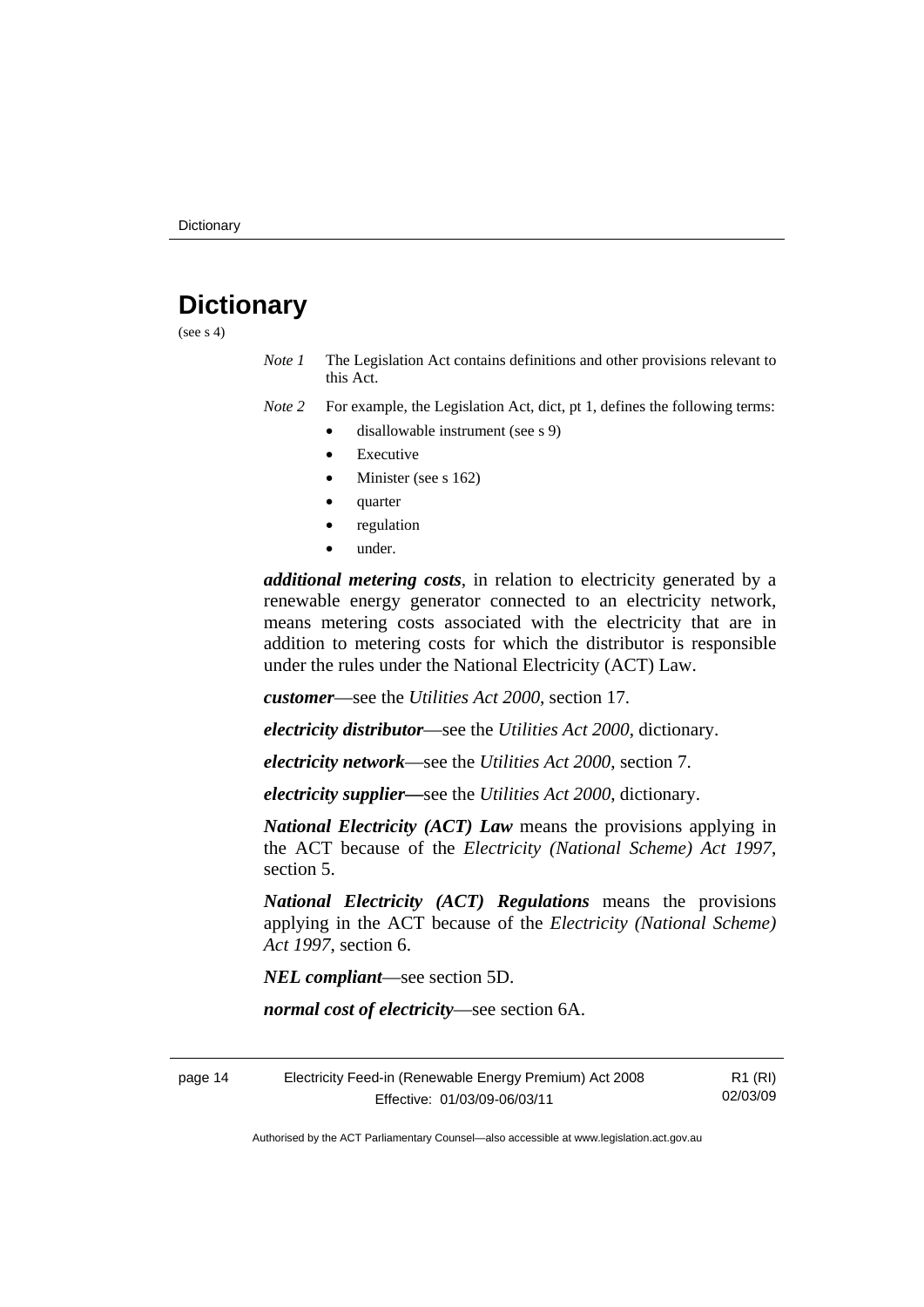*occupier*, for premises, means the retail electricity customer for the premises.

*premium rate*, for electricity supplied from a renewable energy generator to an electricity distributor's network, means the premium rate determined under section 10 for the first financial year in which both—

- (a) the generator is connected to the network to enable electricity generated by the generator to be supplied to the network; and
- (b) the occupier of the premises where the generator is located makes the application for payment mentioned in section 6 (3).

*renewable energy generator*—see section 5C.

*renewable energy source*—see section 5C.

*transition franchise tariff retail price*, in relation to electricity generated by a renewable energy generator connected to an electricity network at any time, means the transition franchise tariff retail price payable for electricity at that time under a price direction under the *Independent Competition and Regulatory Commission Act 1997*.

*utility***—**see the *Utilities Act 2000*, dictionary.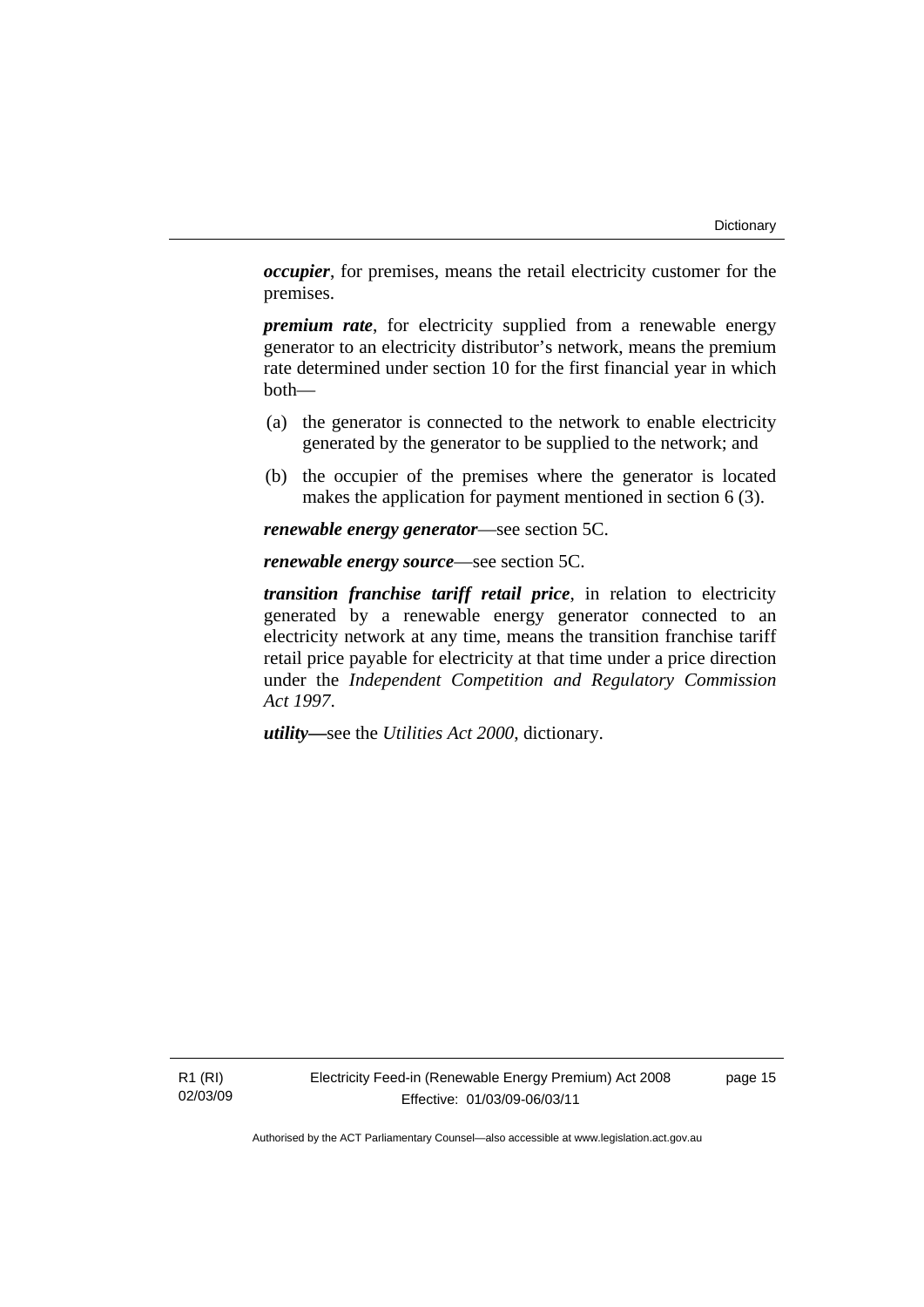#### <span id="page-19-0"></span>**Endnotes**

1 About the endnotes

### **Endnotes**

### **1 About the endnotes**

Amending and modifying laws are annotated in the legislation history and the amendment history. Current modifications are not included in the republished law but are set out in the endnotes.

Not all editorial amendments made under the *Legislation Act 2001*, part 11.3 are annotated in the amendment history. Full details of any amendments can be obtained from the Parliamentary Counsel's Office.

Uncommenced amending laws and expiries are listed in the legislation history and the amendment history. These details are underlined. Uncommenced provisions and amendments are not included in the republished law but are set out in the last endnote.

If all the provisions of the law have been renumbered, a table of renumbered provisions gives details of previous and current numbering.

The endnotes also include a table of earlier republications.

| $am = amended$                               | $ord = ordinance$                           |
|----------------------------------------------|---------------------------------------------|
| $amdt = amendment$                           | orig = original                             |
| $ch = chapter$                               | $par = paragraph/subparagraph$              |
| $def = definition$                           | $pres = present$                            |
| $dict = dictionary$                          | $prev = previous$                           |
| disallowed = disallowed by the Legislative   | $(\text{prev}) = \text{previously}$         |
| Assembly                                     | $pt = part$                                 |
| $div = division$                             | $r = rule/subrule$                          |
| $exp = expires/expired$                      | $remum = renumbered$                        |
| $Gaz = gazette$                              | $reloc = relocated$                         |
| $hdg =$ heading                              | $R[X]$ = Republication No                   |
| $IA = Interpretation Act 1967$               | $RI = reissue$                              |
| $ins = inserted/added$                       | $s = section/subsection$                    |
| $LA =$ Legislation Act 2001                  | $sch = schedule$                            |
| $LR =$ legislation register                  | $sdiv = subdivision$                        |
| $LRA =$ Legislation (Republication) Act 1996 | $sub =$ substituted                         |
| $mod = modified/modification$                | SL = Subordinate Law                        |
| $o = order$                                  | underlining $=$ whole or part not commenced |
| $om = omitted/repealed$                      | or to be expired                            |
|                                              |                                             |

#### **2 Abbreviation key**

page 16 Electricity Feed-in (Renewable Energy Premium) Act 2008 Effective: 01/03/09-06/03/11

R1 (RI) 02/03/09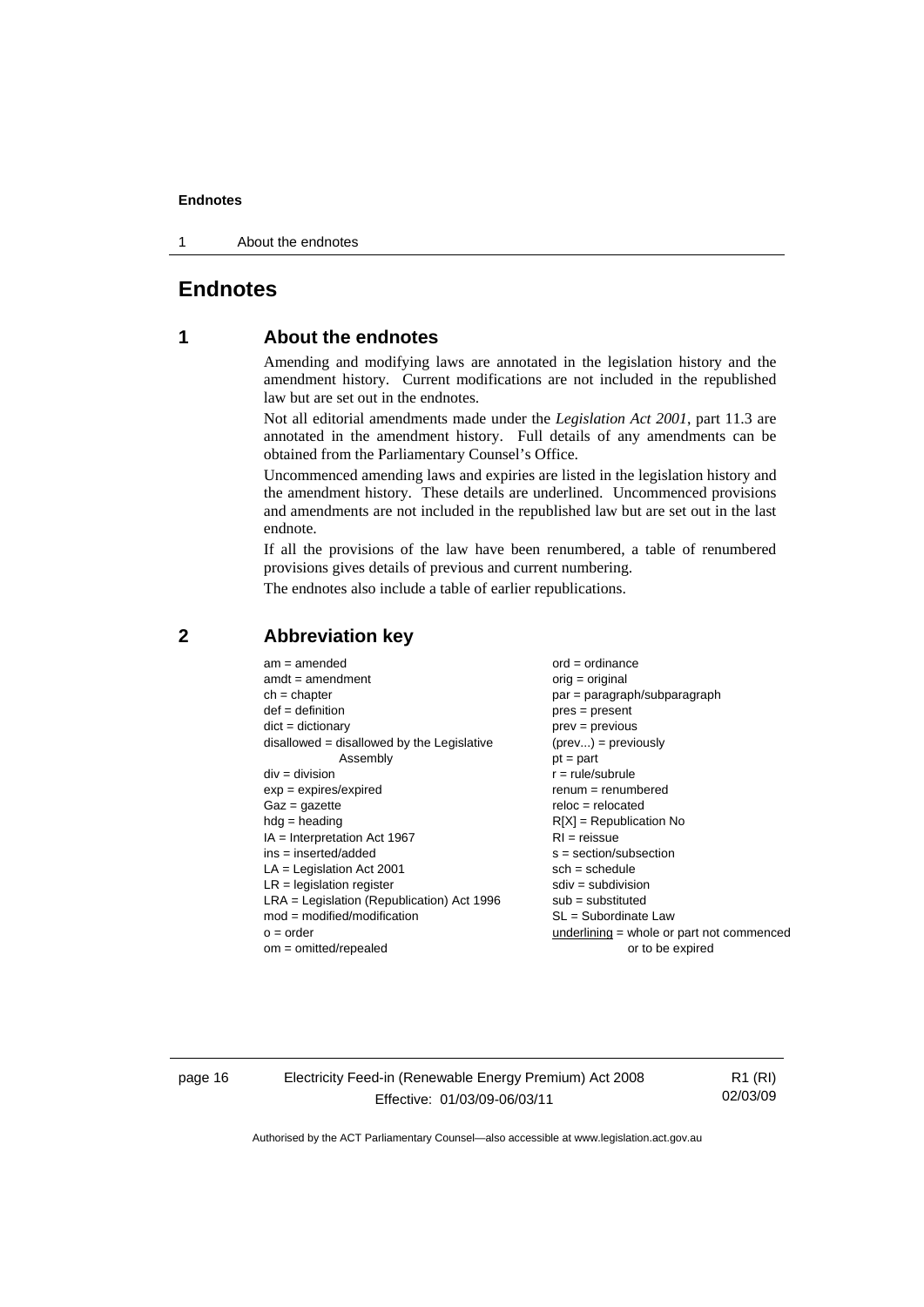#### **Endnotes**

#### <span id="page-20-0"></span>**3 Legislation history**

**Electricity Feed-in (Renewable Energy Premium) Act 2008 A2008-21**  notified LR 9 July 2008

s 1, s 2 commenced 9 July 2008 (LA s 75 (1))

remainder commenced 1 March 2009 (s 2 and CN2009-5)

as amended by

#### **Electricity Feed-in (Renewable Energy Premium) Amendment Act 2009 A2009-8**

notified LR 2 March 2009

s 1, s 2 taken to have commenced 1 March 2009 (LA s 75 (2)) remainder taken to have commenced 1 March 2009 (s 2 and see A2008-21)

### **4 Amendment history**

| <b>Commencement</b><br>s <sub>2</sub>              | om LA s 89 (4)                                                                                            |         |
|----------------------------------------------------|-----------------------------------------------------------------------------------------------------------|---------|
| <b>Objects of Act</b><br>s <sub>3</sub>            | om $A2009-8$ s 4                                                                                          |         |
| <b>Objects and important concepts</b><br>pt 1A hdg | ins A2009-8 s 5                                                                                           |         |
| <b>Objects of Act</b><br>s 5A                      | ins A2009-8 s 5                                                                                           |         |
| <b>Application of Act</b><br>$s$ 5B                | ins A2009-8 s 5                                                                                           |         |
| s <sub>5C</sub>                                    | Meaning of renewable energy generator and renewable energy source<br>ins A2009-8 s 5                      |         |
| <b>Meaning of NEL compliant</b><br>$s$ 5D          | ins A2009-8 s 5                                                                                           |         |
| s 6                                                | Feed-in from renewable energy generators to electricity network<br>am A2009-8 ss 6-8; ss renum R1 (RI) LA |         |
| S <sub>6A</sub>                                    | What is the normal cost of electricity?<br>ins $A2009-8$ s 9                                              |         |
| s <sub>8</sub>                                     | Payment for electricity from renewable energy generators<br>sub A2009-8 s 10                              |         |
|                                                    | Electricity Feed-in (Renewable Energy Premium) Act 2008                                                   | page 17 |

R1 (RI) 02/03/09

Effective: 01/03/09-06/03/11